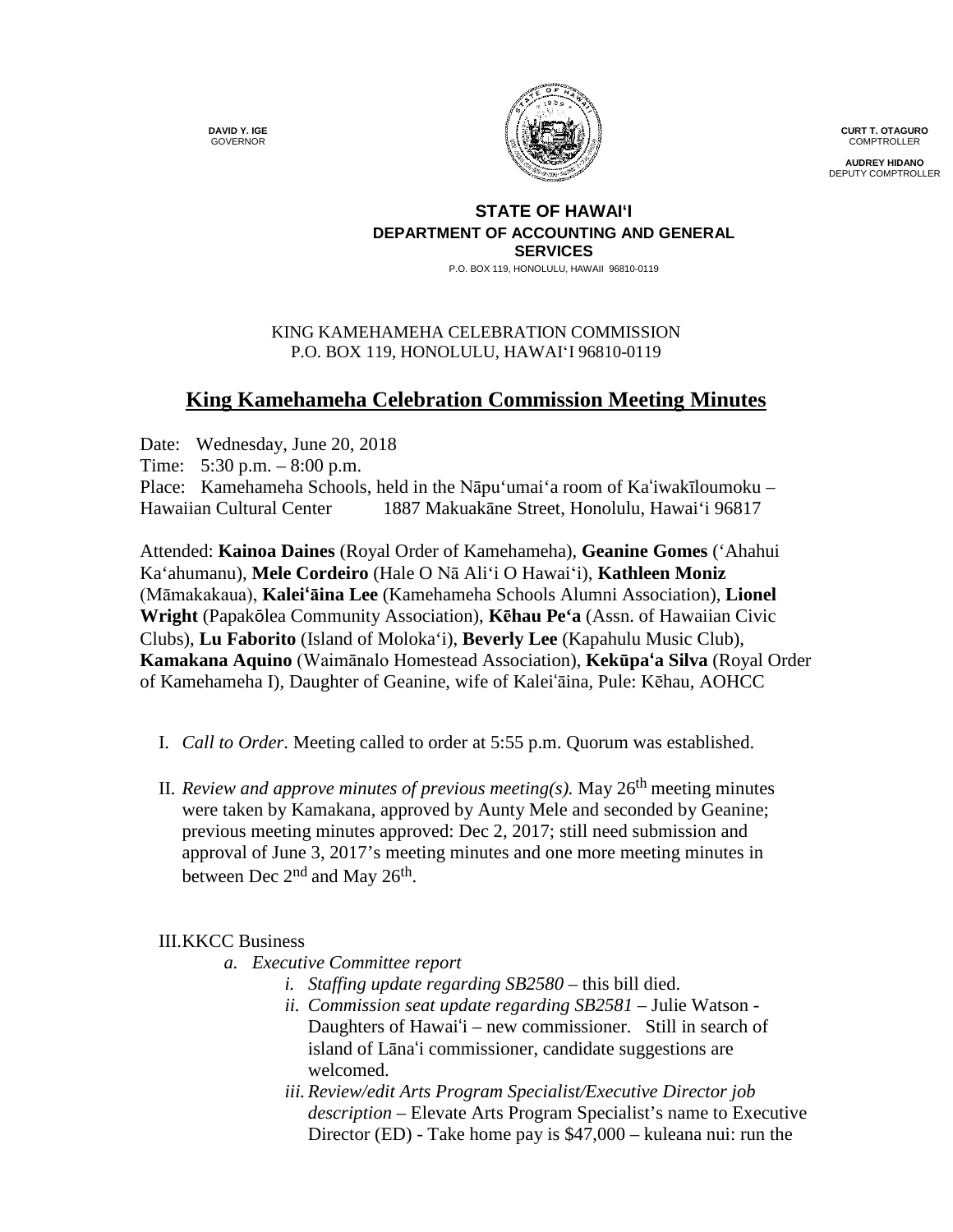Oʻahu parade and oversee all King Kamehameha Celebration events.

*iv. Vote on a finalized job description –* Ask key people in each respective organization for kōkua with verbiage – to possibly supplement ED's pay with grant monies: see POSITION DESCRIPTION October 28, 2003, section III D., MAJOR DUTIES AND RESPONSIBILITIES, page 3 and section VI B., Skills/Abilities, page 5.

*1.* Vote to be tabled at the next meeting: July 2, 2018.

- b. *Finance Committee report –* Maile Alau, Hawai'i Maoli to report - not present to report, the Commission has asked for clarity on admin fees and more detail of the budget (who do we owe and how much money do we have?), yet no response was given.
	- i. *HTA 2018 contract update review* Usually grants a lump sum of money, \$250,000 for example, to be distributed throughout the state to celebrate and honor our aliʻi nui.
	- ii. *Discuss and review Hawaiʻi Maoli* vendors from 2016-17 events were finally paid.
	- iii. *Discuss potential replacement fiscal sponsors -* KKCC will continue to work with a fiscal sponsor because we don't have procurement capabilities.
		- 1. Pōhai O Kamehameha (intended to support KKCC but doesn't have 501C3 status capabilities, unable to accept \$50,000 + total in-kind donations and would have to have a CPA), Kekūpaʻa spoke to the commission about how the Royal Order of Kamehameha I runs Pōhai O Kamehameha and will bring our situation to their attention at their next meeting.
		- 2. HARA (Hawaiʻi Academy of Recording Arts) with Kuʻuipo Kumukahi showing interest for the Commission to work together with Kintetsu and the Pan Pacific Parade.
		- 3. Akamai Foundation with Paulene Nāmauʻu
- c. *Statuary Committee report* none to report of recent event as a result of past KKCC experiences. How can we strengthen Hilo's lei draping ceremony and to drape lei more efficiently at Aliʻiōlani Hale?
- d. *Commission Retention report -* Bev distributed a paper that contained the terms for each commissioner – term is determined by consecutive years, not cumulative years. To clarify: a commissioner is able to serve eight consecutive years. Serving in one organization and then in another organization is acceptable.
	- i. Procedure to show intent to continue with KKCC:
		- 1. Send a letter from your org that you will continue Submit letter to Sharon Ibara, head of Boards and Commissions.
		- 2. Directory on the website will be updated by Bev.
- e. *Legislative Committee report* SB 2580 died and SB 2581 still exists. Additional commission seats: Lānaʻi and Daughters of Hawaiʻi. The ED position will be available as early as July 2018.
- *f. Vote to establish additional Investigative Committee(s)* 
	- i. *Curatorial/Historian* keep track of commission business Kaleiʻāina motioned to create this committee with Bev as the chair – Kathleen seconded the motion.